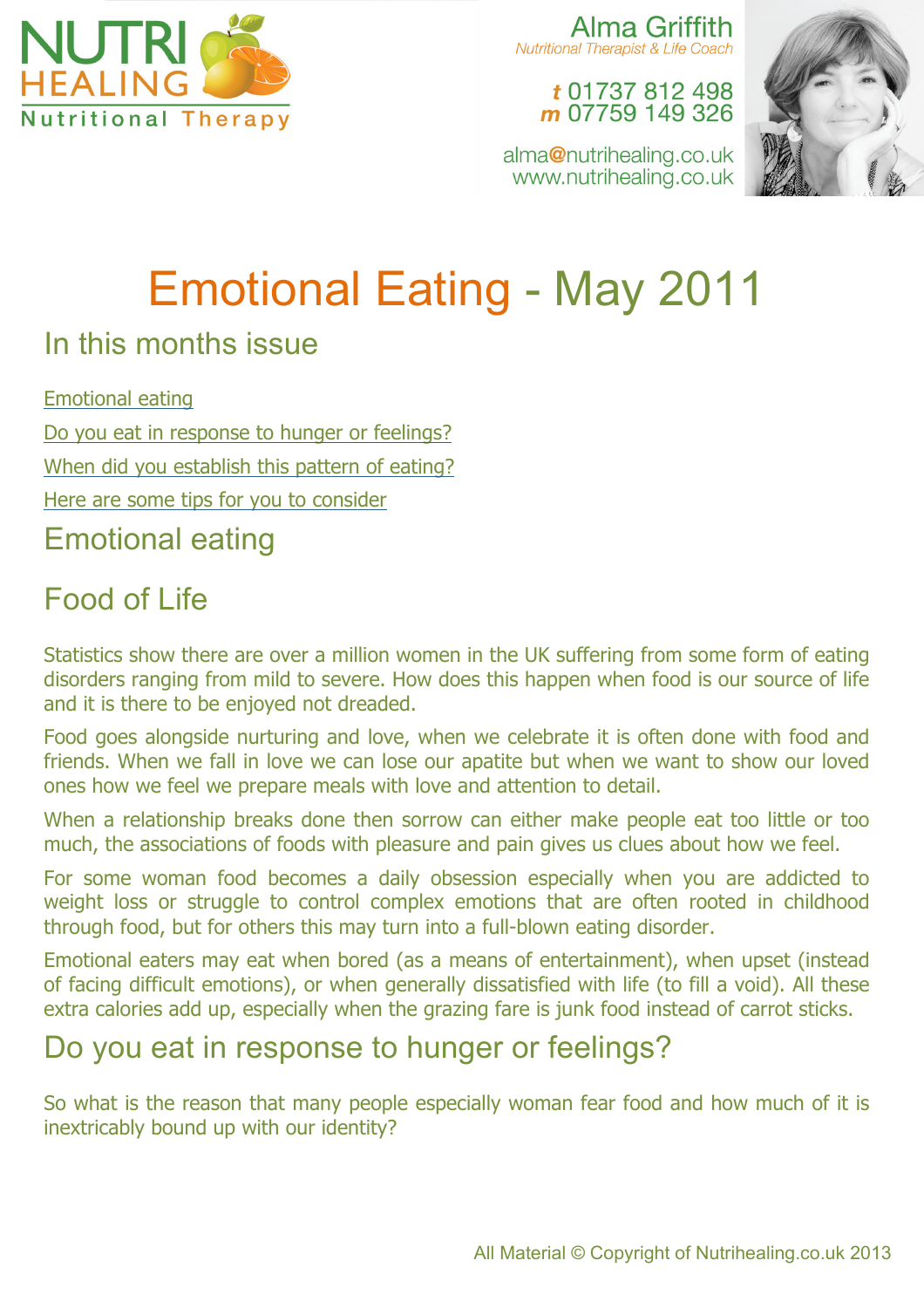We set ourselves goals when it comes to food and if we keep to the goals we tell ourselves we have been 'Good' like praising a child, we then may reward ourselves for being good with the very thing we have been depriving ourselves of! (Food).

If we've been 'Bad' a sense of failure, not good enough, we then punish ourselves for perceived weaknesses by reaching for what we crave: cakes, chocolate, biscuits, junk foods to fulfill a need in us at that moment - like an addition.

You experience the highs but then there are the lows, the void, the guilt and the selfloathing that we have once again repeated the pattern. This intensifies, and the destructive eating and yo-yo dieting continues.

So are you eating because you are hungry or are your feelings driving your need for food?

## **When did you establish this pattern of eating?**

• When did food become a comfort for you and what is it replacing in your life?

#### **Here are some of the reasons:**

#### *Stress*

Some people deal with the stresses of life in a positive way, but others allow the stress to dominate their lives. When a person is under continual chronic stress there Cortisol levels increase, known as "the stress hormone." Cortisol has a beneficial function in the body, but excessive levels of Cortisol can cause a cascade of problems, creating cravings for sweet foods and excess weight gain.

We were built to handle acute stress (an immediate perceived threat) as in "fight & flight" not chronic stress (prolonged unresolved stressors).

#### *Childhood habits*

Often it can develop from well-meaning parents who may have their own issues with weight and misplace them onto the child by saying things that constantly refer to weight and size in a negative way - "you look fat in that dress or your getting a big tummy."

Or maybe you were forced to finish every bit of food on your plate even though you were full up.

Or food was given as a reward when you were good and deprived when you were naughty.

Forcing a child to follow a diet from a young age can start a vicious cycle, it can also confuse the body's signals for being full which may in turn lead to eating disorders. If a child is constantly getting negative mixed messages about food they will become confused and suffer with a lack of self-esteem, which becomes compounded during puberty.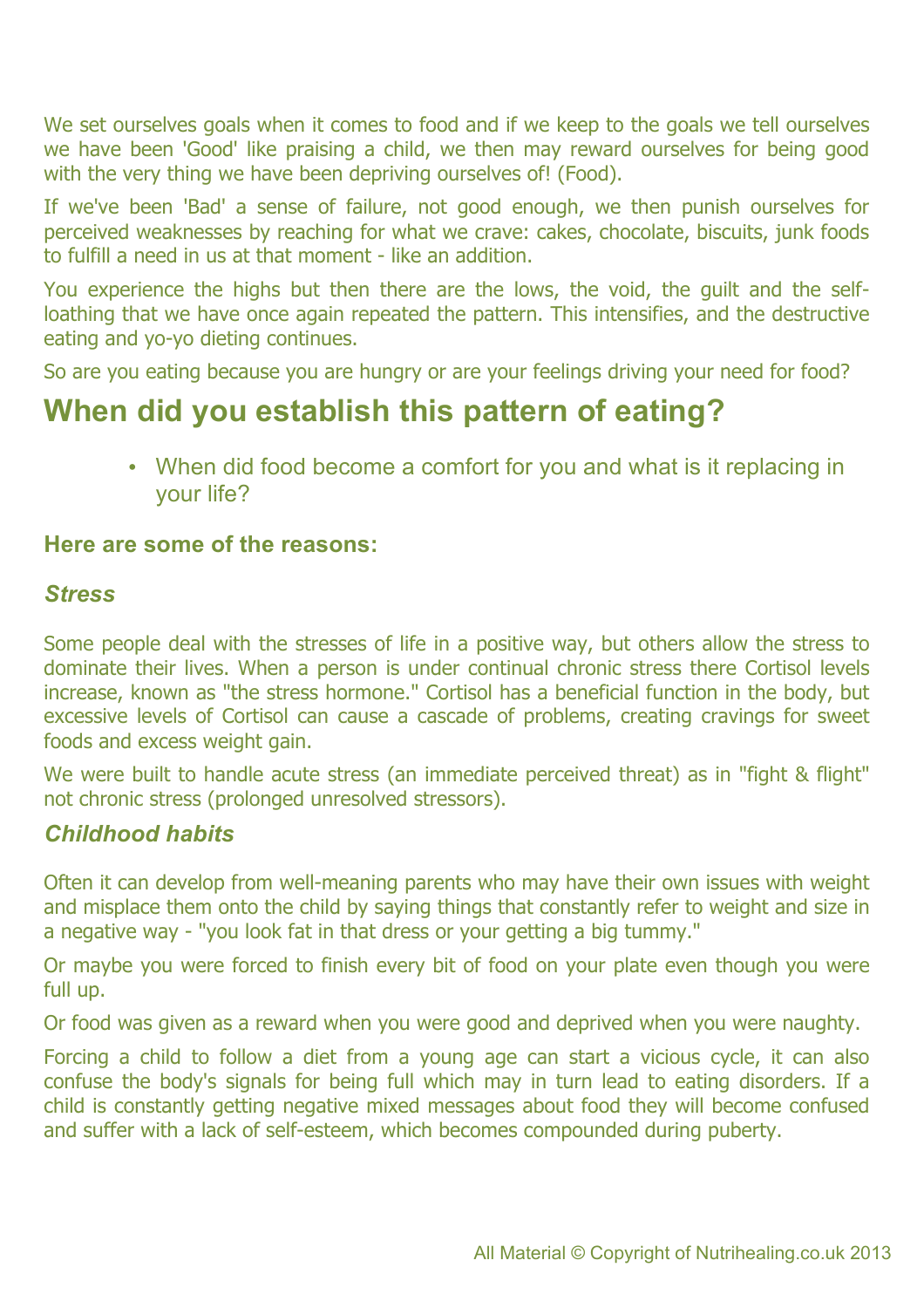#### **Stuffing Emotions:**

Another reason that many people eat is to avoid uncomfortable emotions: anger, fear, anxiety, sadness & guilt. People who are uncomfortable with confrontation may deal with frustrations in their marriage with a piece of cake, for example, rather than with open communication. Food can take the focus off these emotions.

While there are many reasons for emotional eating, and it's has become prevalent in our society, it's not necessarily good for us, as anyone who's watching their weight will tell you. If you're an emotional eater, it's important for you to be aware of the triggers, and to start taking control of your feelings, which drives this behaviour.

#### **Here are some tips for you to consider!**

**Face your problems** - think about what it is you are not dealing with in your life. You maybe using food to hide your feelings in a difficult relationship, loneliness or in a job you hate, seek help and talk to someone who can help you to work through the difficulties - **Life Coaching.**

**Keeping a diary** - Get into the habit of always asking yourself if you're really hungry when you're reaching for food. If you find that your hunger is more emotional than physical, take a few minutes to explore the feelings behind the pangs. Write it down and keep a diary, this has shown to be a very effective tool in dealing with emotions, brainstorming solutions, and enhancing overall health.

**Find ways of relaxing** - take time out for yourself, have a massages, or some reflexology or find other relaxing things to do - walk in the park, listen to some music.

Find some healthier food choices - if you feel like snacking, make some healthier choices - fruit, raw vegetables, nuts, seeds, dried fruit, oatcakes, hummus.

**Learn to say NO** - Free up some time and learn to say no to all new commitments. Sometimes it feels uncomfortable to say no but with a little practice, you'll do it easily and quickly without thinking.